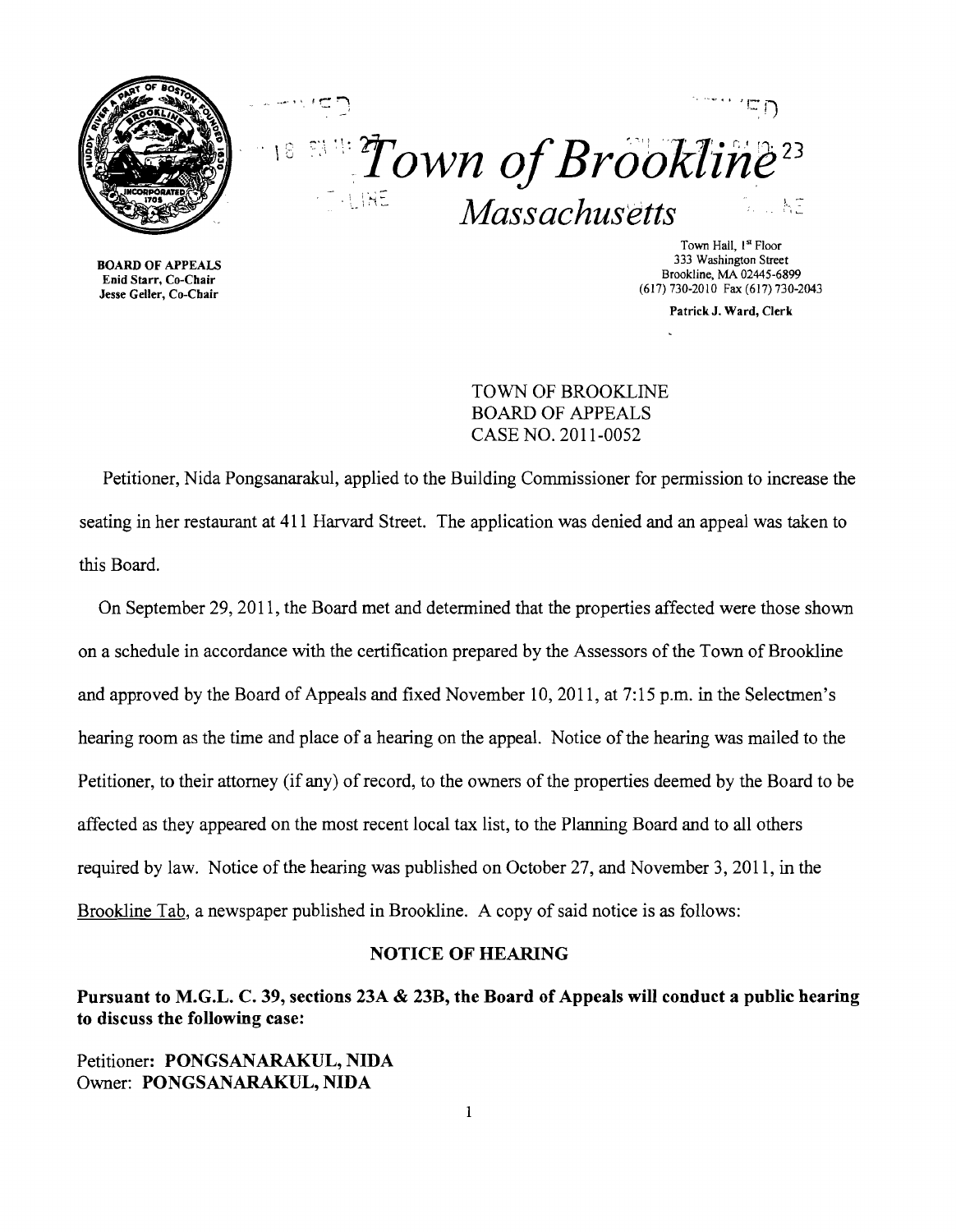Location of Premises: **411 HARVARD ST**  Date of Hearing: **November 10,2011**  Time of Hearing: **7:15 p.m.**  Place of Hearing: **Selectmen's Hearing Room, 6th Floor** 

A public hearing will be held for a variance and/or special permit from:

- **1. 6.02; Table Of Off-Street Parking Space Requirements, variance required.**
- **2. 6.02.1.b; Of Off-Street Parking Space Regulations, special permit required.**
- **3. 8.02.2; Alteration or Extension, special permit required.**

of the Zoning By-Law to **increase the seating at your restaurant from 20 to 39 at 411 HARVARD ST.** 

Said premise located in a **L-l.O (LOCAL) business district.** 

*Hearings, once opened, may be continued by the Chair to a date and time certain. No further notice will be mailed to abutters or advertised in the TAB. Questions regarding whether a hearing has been continued, or the date and time ofany hearing may be directed to the Zoning Administrator at 617-734 2134 or check meeting calendar at:http://calendars. town. brookline. ma. uslMasterTownCalandarl?FormID=158.* 

The Town of Brookline does not discriminate on the basis of disability in admission to, access to, or *operations ofits programs, services or activities. Individuals who need auxiliary aids for effective*  communication in programs and services of the Town of Brookline are invited to make their needs *known to the ADA Coordinator, Stephen Bressler, Town ofBrookline,* **11** *Pierce Street, Brookline, MA 02445. Telephone:* **(617)** *730-2330; TDD* **(617)** *730-2327.* 

### **Enid Starr Jesse Geller**

At the time and place specified in the notice, this Board held a public hearing. Present at the

hearing was Chairman, Mark G. Zuroff and Board Members Lisa Serafin and Enid Starr. The case was

presented by the petitioner, Nida Pongsanarakul.

Ms. Pongsanarakul referencing the Planning Board report, described 411-413 Harvard Street as an

interior double storefront located in a single story commercial property that contains three storefront

businesses. The property is located just outside of Coolidge Comer, at the intersection of Harvard and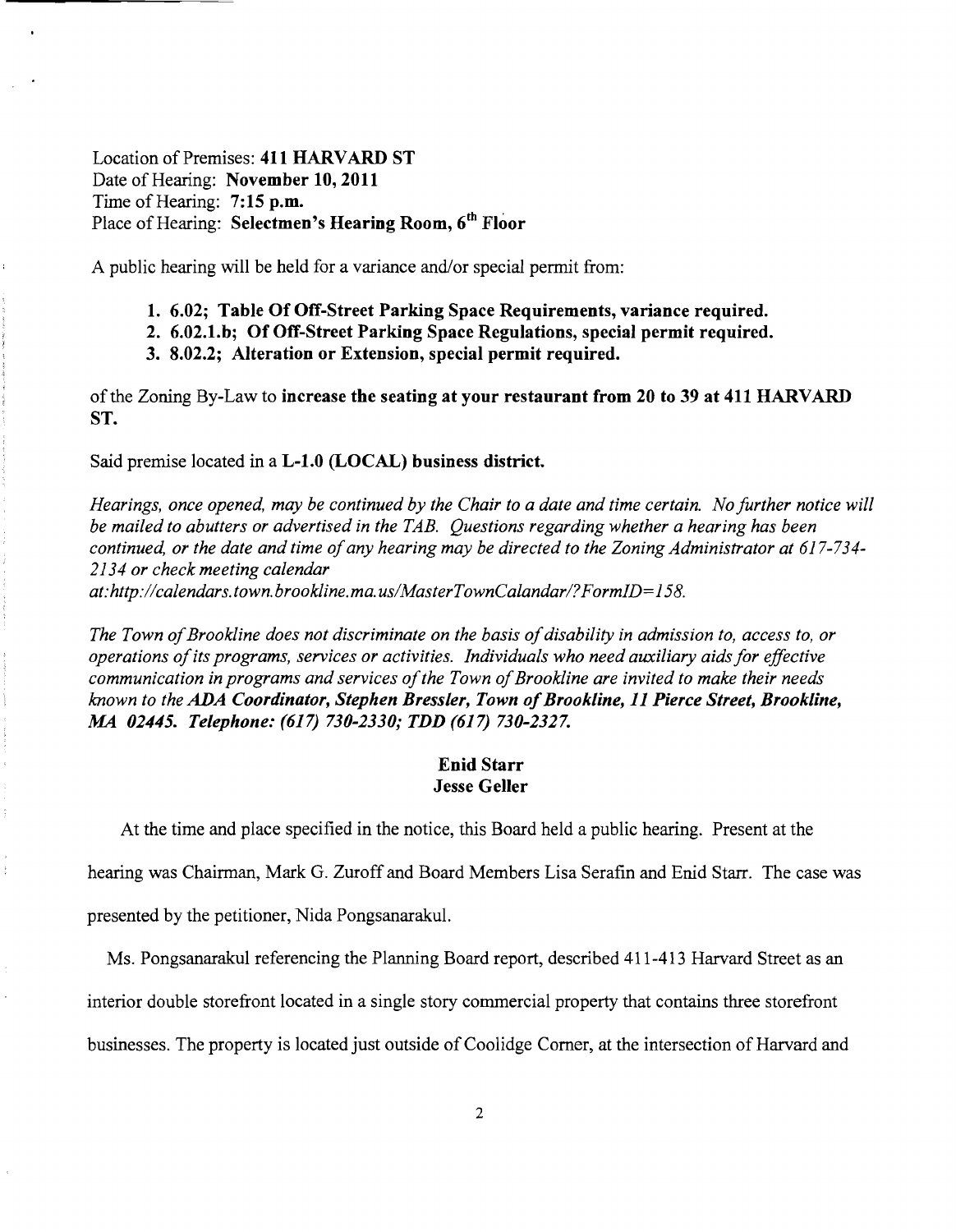Fuller Streets. Parking for these businesses is provided behind the building in a small 8-10 car parking lot accessed off Fuller Street.

Ms. Pongsanarakul who operates, Dok Bua Thai Restaurant, said she applied to the Board of Selectmen for a license transfer due to a change in ownership. Upon receipt of the application, it was discovered that she had a license for only 20 seats when there are actually 40 seats in the restaurant. The seats are configured with 8 four-person tables and four two-person tables. The Building Code allows up to 49 occupants in the building; she said that she intends to retain the 40 seats and the remaining nine occupants include one manager, three servers, three chefs and two kitchen aids.

The Chairman asked whether anyone wished to speak in favor or in opposition to the proposal. No one rose to speak.

Courtney Synowiec, Planner, delivered the findings of the Planning Board.

#### **Section 6.02 -** Table of Off-Street Parking Facilities

Eating establishments that are less than 5,000 square feet require one parking space per four seats in a zoning district with an allowed FAR of 1.0. The additional 20 seats require a total of Sparking spaces. Under **Section 6.02.1.b** of the Zoning By-Law, the Board of Appeals may waive up to 10 parking spaces of any increased requirement when a non-residential use in a business district expands. The applicant is seeking a special permit to waive the 5 parking spaces associated with the increase use. *Special Permit Required.* 

#### **Section 8.02.2 – Alteration or Extension**

A special permit is required to alter a pre-existing non-conforming structure or use.

Ms. Synowiec stated that the Planning Board was supportive of the proposed legalization of the

additional 29 seats. The applicant had enough interior square footage to accommodate the amount of

seating under the Building Code and the installation of these seats does not appear to have created any

detrimental impacts on the neighborhood. The Planning Board noted that should the new restaurant

owner want to install any new signage or perform any façade alterations, she should seek Planning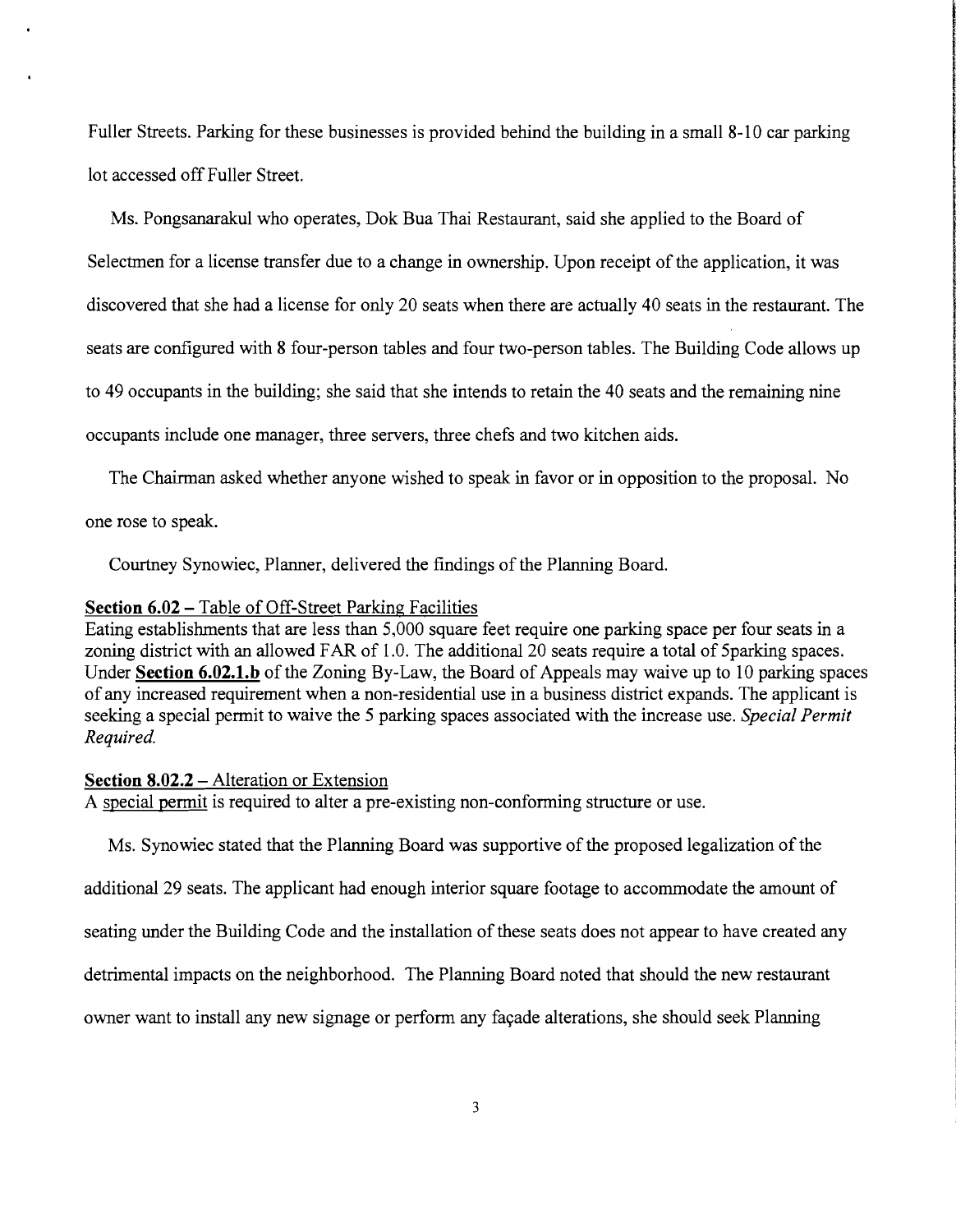Board review and approval for those modifications. Therefore, the Planning Board recommended approval of the plans by The Architects Forum, dated  $1/3/11$ , subject to the following condition:

Prior to the issuance of a building permit, the applicant shall submit to the Building Commissioner for review and approval for confonnance to the Board of Appeals decision: 1) a final floor plan stamped and signed by a registered architect; and 2) evidence that the Board of Appeals decision has been recorded at the Registry of Deeds.

The Chairman called upon Michael Shepard, Building Commissioner, to deliver the comments of the Building Department. Mr. Shepard stated that the additional seats could be accommodated within the existing structure and recommended approval of the requested relief.

The Board, having deliberated on this matter and having considered the foregoing testimony,

concluded that it was desirable to grant special pennit relief from **Sections 6.02.1.b and 8.02.2** of the

Town of Brookline Zoning By-Law and made the following specific fmdings pursuant to **Section 9.05** 

of the Zoning By-Law:

a. The specific site is an appropriate location for such a use, structure, or condition.

b. The use as developed will not adversely affect the neighborhood.

c. There will be no nuisance or serious hazard to vehicles or pedestrians.

d. Adequate and appropriate facilities will be provided for the proper operation of the proposed use.

Accordingly, the Board voted unanimously to grant the requested relief subject to the following

condition:

**1. Prior to the issuance of a building permit, the applicant shall submit to the Building Commissioner for review and approval for conformance to the Board of Appeals decision: 1) a fmal floor plan stamped and signed by a registered architect; and 2) evidence that the Board of Appeals decision has been recorded at the Registry of Deeds.** 

4